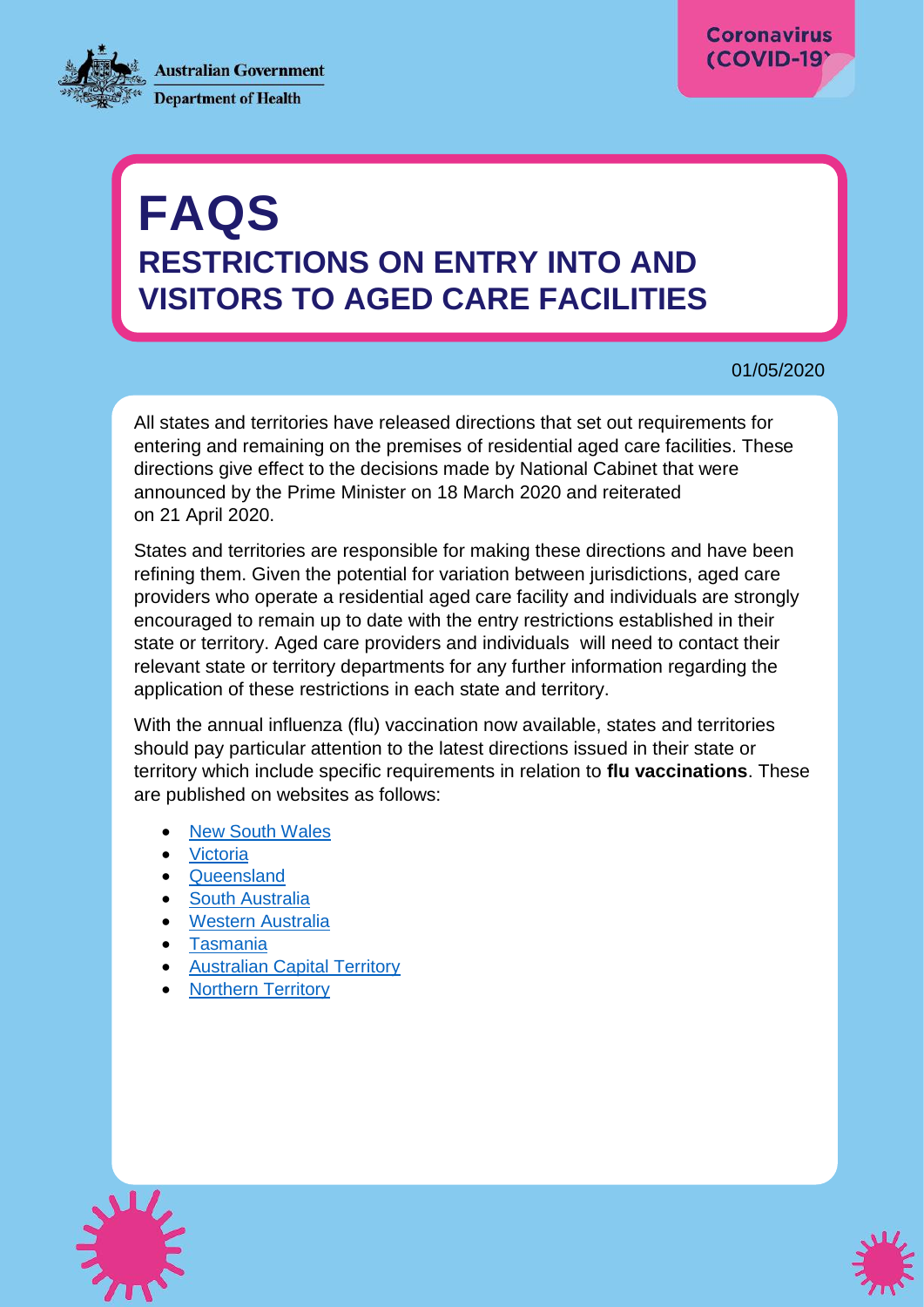# Influenza vaccinations

The annual influenza (flu) vaccine for 2020 is now available. It is particularly important this year as the healthcare system faces the COVID-19 global pandemic and cases of flu can increase the burden on the health system.

While the flu vaccine cannot protect against COVID-19, it is possible to become ill with both influenza and COVID-19, which has the potential to cause severe outcomes including hospitalisation.

#### Will everyone entering a residential aged care facility need to be vaccinated?

Generally yes. This applies to **staff, visitors, health practitioners, volunteers and any other person entering the facility** (e.g. cleaners, tradesman, gardeners and maintenance staff). Some exceptions may apply.

### What happens if staff are not able to be vaccinated due to cultural, religious or health reasons?

Some jurisdiction's directions allow for some exemptions to the entry restrictions. For example, exemptions may apply when a person receives a medical recommendation against the administration of the vaccine to the person.

In medical practice, the only absolute contraindications to influenza vaccines are:

- anaphylaxis after a previous dose of any influenza vaccine
- anaphylaxis after any component of an influenza vaccine

People with egg allergy, including a history of anaphylaxis, can be safely vaccinated with influenza vaccines.

Influenza vaccination is generally not recommended for people with a history of Guillain-Barré Syndrome whose first episode occurred with 6 weeks of receiving an influenza vaccine.

If a person is receiving cancer immuno-oncology therapies (checkpoint inhibitors) they are advised to consult with their treating oncologist about the risks and benefits of influenza vaccination.

Individuals should refer to the relevant jurisdictional direction and supporting information to understand how they relate to their personal circumstances.

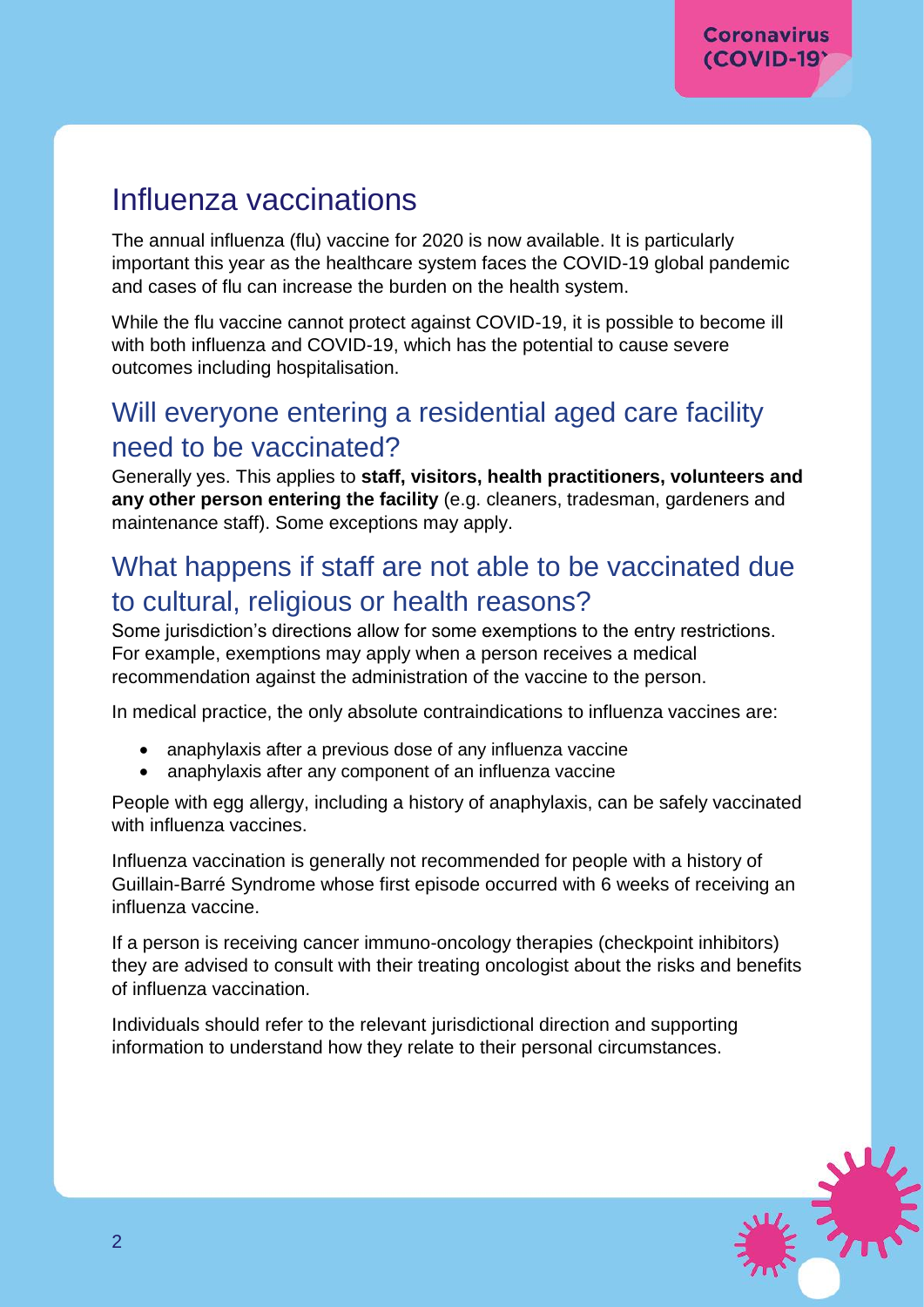# Do residential aged care providers still need to provide free flu vaccinations to staff and volunteers?

Yes. All Australian Government subsidised residential aged care providers are still required to offer staff and volunteers free access to annual flu vaccinations at the provider's cost.

# What should residential aged care workers do if they experience symptoms after getting the flu vaccine?

Some people who receive the flu vaccine will experience fever as a side effect, however this is unusual in adults and if caused by the vaccine is usually mild and short-lived. Fever is also a common symptom of COVID-19. Developing a fever or feeling lethargic soon after receiving the flu vaccine may be a side effect of the vaccine, or could be an early indication of infection.

Aged care workers with acute respiratory infections must **not** work while unwell. Health care and aged care workers who are unwell with respiratory symptoms (e.g. cough, shortness of breath, sore throat), or a fever or a history of fever (e.g. night sweats, chills) or other symptoms such as loss of taste and loss of smell, should isolate and be tested for COVID-19.

The current criteria for testing for healthcare workers, aged or residential care workers is:

If you have become unwell, even if you've recently received the flu vaccine, you should go home immediately and isolate in your home. If you fulfil criteria for testing, organise to be tested for COVID-19 and stay home until you have received your test results. You should notify your employer that you are unwell and are in isolation.

If your result is negative, you should remain at home until you are well enough to return to work. Keep your employer updated on your health status.

If you return a positive test result for COVID-19, you should follow the advice of your doctor and will be required to either isolate in your home or in a hospital until you are well.

# What are aged care providers' obligations regarding persons entering the residential aged care facility?

Under the state and territory directions, aged care providers are required to take all reasonable steps to ensure that a person does not enter or remain on the premises if they do not meet the flu vaccination (and other) requirements set out in the relevant state and territory directions. Some exceptions may apply.